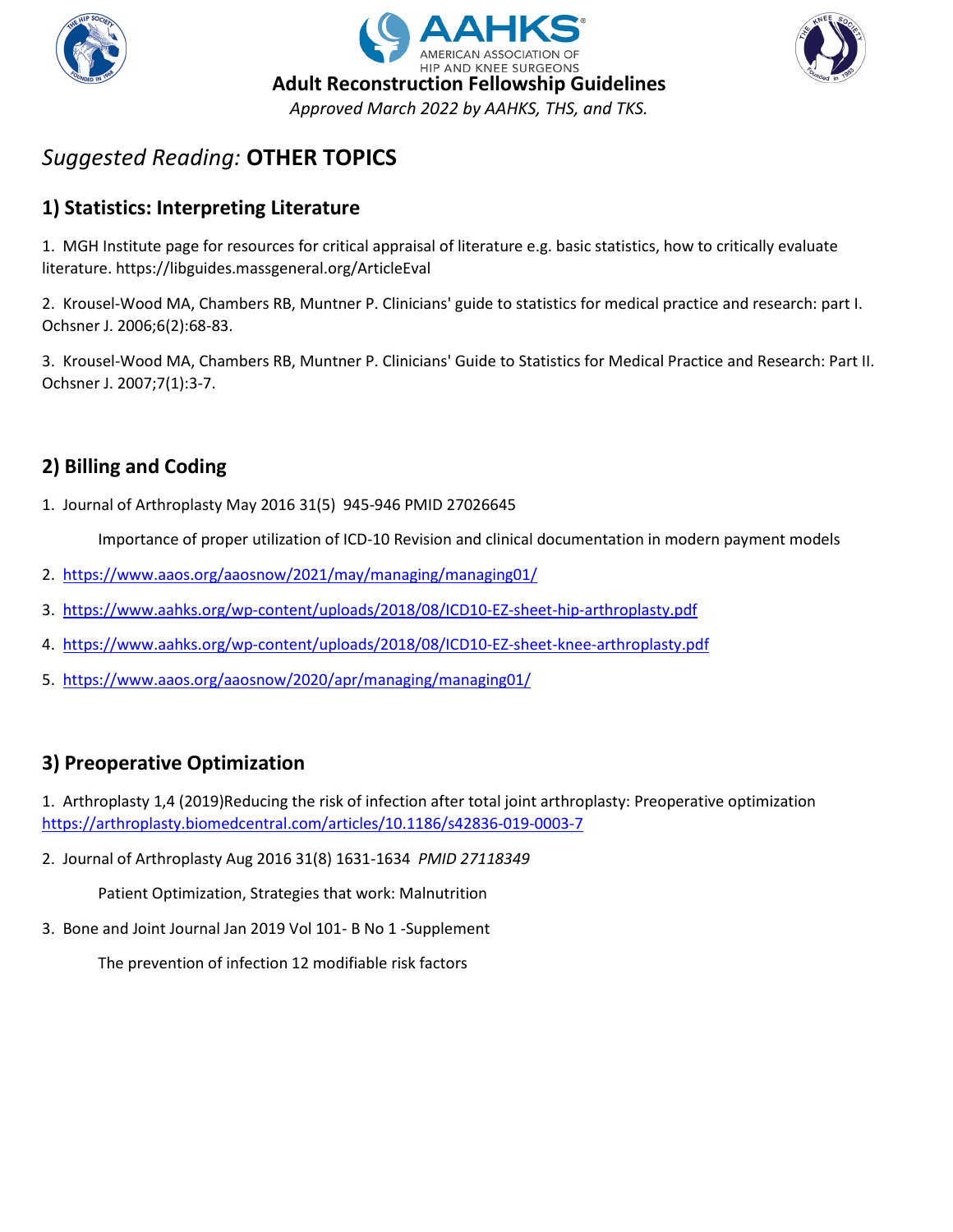





### **4) Pain Management (credit: Christopher Anthony, MD)**

1. Bedard NA, Pugely AJ, Westermann RW, Duchman KR, Glass NA, Callaghan JJ. Opioid Use After Total Knee Arthroplasty: Trends and Risk Factors for Prolonged Use. J Arthroplasty. 2017 Aug;32(8):2390-2394. doi: 10.1016/j.arth.2017.03.014. Epub 2017 Mar 16. PMID: 28413136.

This study found that preoperative opioid use was the strongest predictor for prolonged postoperative opioid use after TKA.

2. Shah R, Kuo Y, Westra J, Lin Y, Raji MA. Opioid Use and Pain Control After Total Hip and Knee Arthroplasty in the US, 2014 to 2017. *JAMA Netw Open.* 2020;3(7):e2011972. doi:10.1001/jamanetworkopen.2020.11972

This study found that while morphine milligram equivalent dose after TKA and THA decreased from 2015 to 2017, the percentages of patients receiving opioids increased after THA or TKA, without improved postoperative pain control.

3. Orthop Surg. 2019 Oct;11(5):755-761. Postoperative Pain Management in Total Knee Arthroplasty. [Jing-Wen Li,](https://pubmed.ncbi.nlm.nih.gov/?term=Li+JW&cauthor_id=31663286) [Ye-Shuo](https://pubmed.ncbi.nlm.nih.gov/?term=Ma+YS&cauthor_id=31663286)  [Ma,](https://pubmed.ncbi.nlm.nih.gov/?term=Ma+YS&cauthor_id=31663286) [Liang-Kun Xiao](https://pubmed.ncbi.nlm.nih.gov/?term=Xiao+LK&cauthor_id=31663286)

This article reviews 67 studies on various modalities of pain control after total knee arthroplasty, including preemptive analgesia, neuraxial anesthesia, peripheral nerve blockade, patient-controlled analgesia and local infiltration analgesia, and oral opioid/nonopioid medications.

4. Pain. 2015 Jan;156(1):8-30. Postoperative pain treatment after total hip arthroplasty: a systematic review[. Anders Peder](https://pubmed.ncbi.nlm.nih.gov/?term=H%C3%B8jer+Karlsen+AP&cauthor_id=25599296)  [Højer Karlsen,](https://pubmed.ncbi.nlm.nih.gov/?term=H%C3%B8jer+Karlsen+AP&cauthor_id=25599296) [Anja Geisler,](https://pubmed.ncbi.nlm.nih.gov/?term=Geisler+A&cauthor_id=25599296) [Pernille Lykke Petersen,](https://pubmed.ncbi.nlm.nih.gov/?term=Petersen+PL&cauthor_id=25599296) [Ole Mathiesen,](https://pubmed.ncbi.nlm.nih.gov/?term=Mathiesen+O&cauthor_id=25599296) [Jørgen B Dahl.](https://pubmed.ncbi.nlm.nih.gov/?term=Dahl+JB&cauthor_id=25599296)

This meta-analysis covers the efficacy and side effects of various pain management strategies for THA.

5. Orthop Clin North Am. 2017 Oct;48(4):407-419. Perioperative Pain Management in Hip and Knee Arthroplasty. Christian [J Gaffney,](https://pubmed.ncbi.nlm.nih.gov/?term=Gaffney+CJ&cauthor_id=28870302) [Christopher E Pelt,](https://pubmed.ncbi.nlm.nih.gov/?term=Pelt+CE&cauthor_id=28870302) [Jeremy M Gililland,](https://pubmed.ncbi.nlm.nih.gov/?term=Gililland+JM&cauthor_id=28870302) [Christopher L Peters.](https://pubmed.ncbi.nlm.nih.gov/?term=Peters+CL&cauthor_id=28870302)

This article reviews multimodal pain management for hip and knee arthroplasty.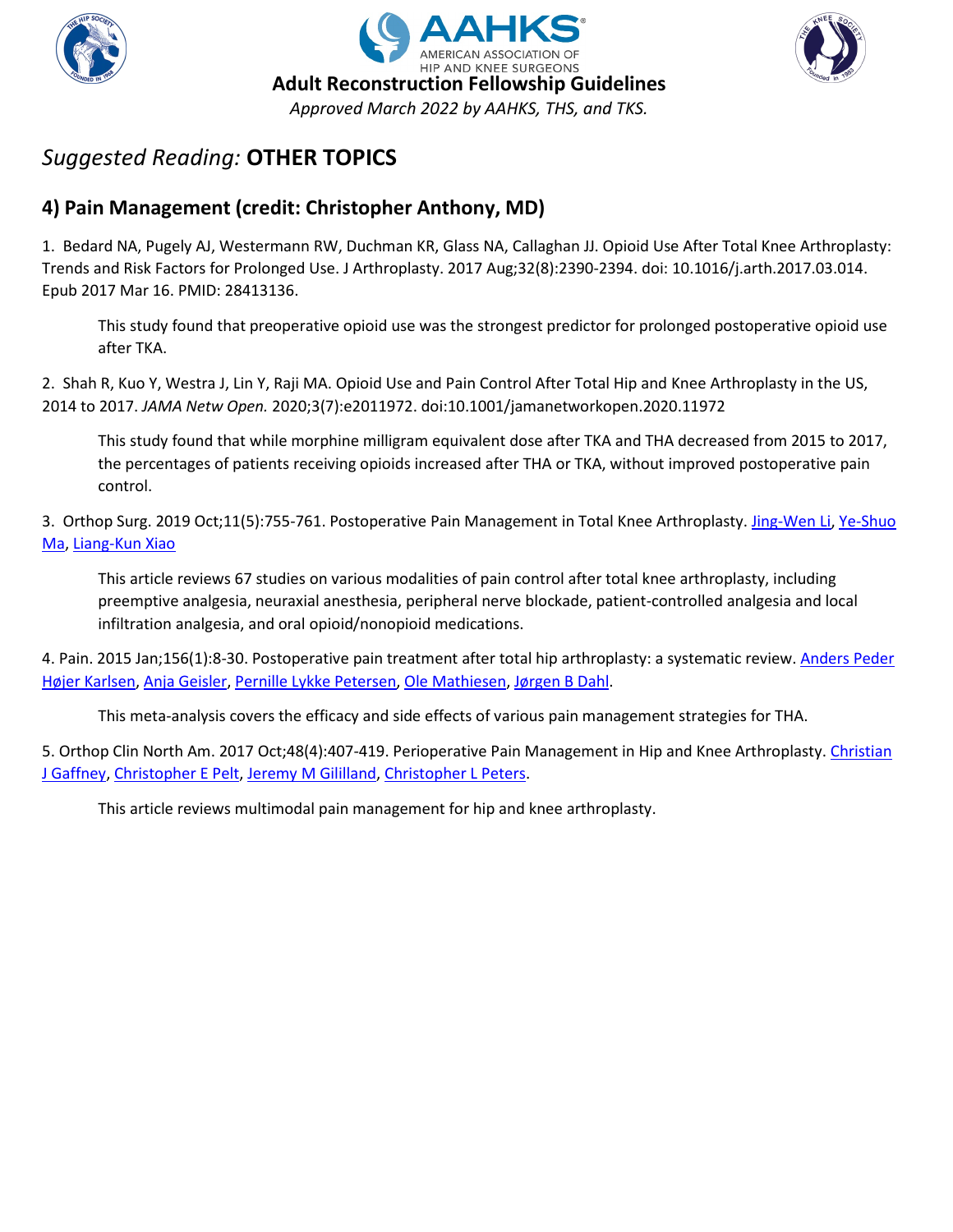





### **5) VTE Prophylaxis**

- 1. Orthopedic Knowledge Update 5, Chapter 2: Perioperative Assessment and Management.
- 2. JAAOS. 2019 Dec 1;27(23):878-886 PMID: 31259844
- 3. JBJS. 2019 Apr 3;101(7):589-599. PMID: 30946192
- 4. JAAOS. 2017 Dec;25(12):789-798. PMID: 29176502

5. [https://www.aaos.org/quality/quality-programs/tumor-infection-and-military-medicine-programs/venous](https://www.aaos.org/quality/quality-programs/tumor-infection-and-military-medicine-programs/venous-thromboembolic-disease-in-elective-tka-and-tha-prevention/)[thromboembolic-disease-in-elective-tka-and-tha-prevention/](https://www.aaos.org/quality/quality-programs/tumor-infection-and-military-medicine-programs/venous-thromboembolic-disease-in-elective-tka-and-tha-prevention/)

### **6) Anesthesia and Total Joint Replacement**

1. OKU 5 Chap 2: Perioperative Management and Assessment; Section on Anesthesia Options (Page 19)

Yellow Journal Review Article from 2016 on current anesthesia strategies

- 2. Current Strategies in Anesthesia and Analgesia for Total Knee Arthroplasty (PMID 26803543)
- JOA Meta-analysis on the use of TXA
- 3. The Efficacy of Tranexamic Acid in Total Hip Arthroplasty: A Network Meta-analysis (PMID 30007789)
- 3. JBJS Articles comparing the 30 day outcomes and surgical complications in spinal vs general anesthesia in TKA

4. Differences in Short-Term Complications Between Spinal and General Anesthesia for Primary Total Knee Arthroplasty (PMID: 23269359)

JOA review article going over the opioid epidemic. Appendix with excellent Protocol

5. The Opioid Crisis and the Orthopedic Surgeon (PMID 30075877)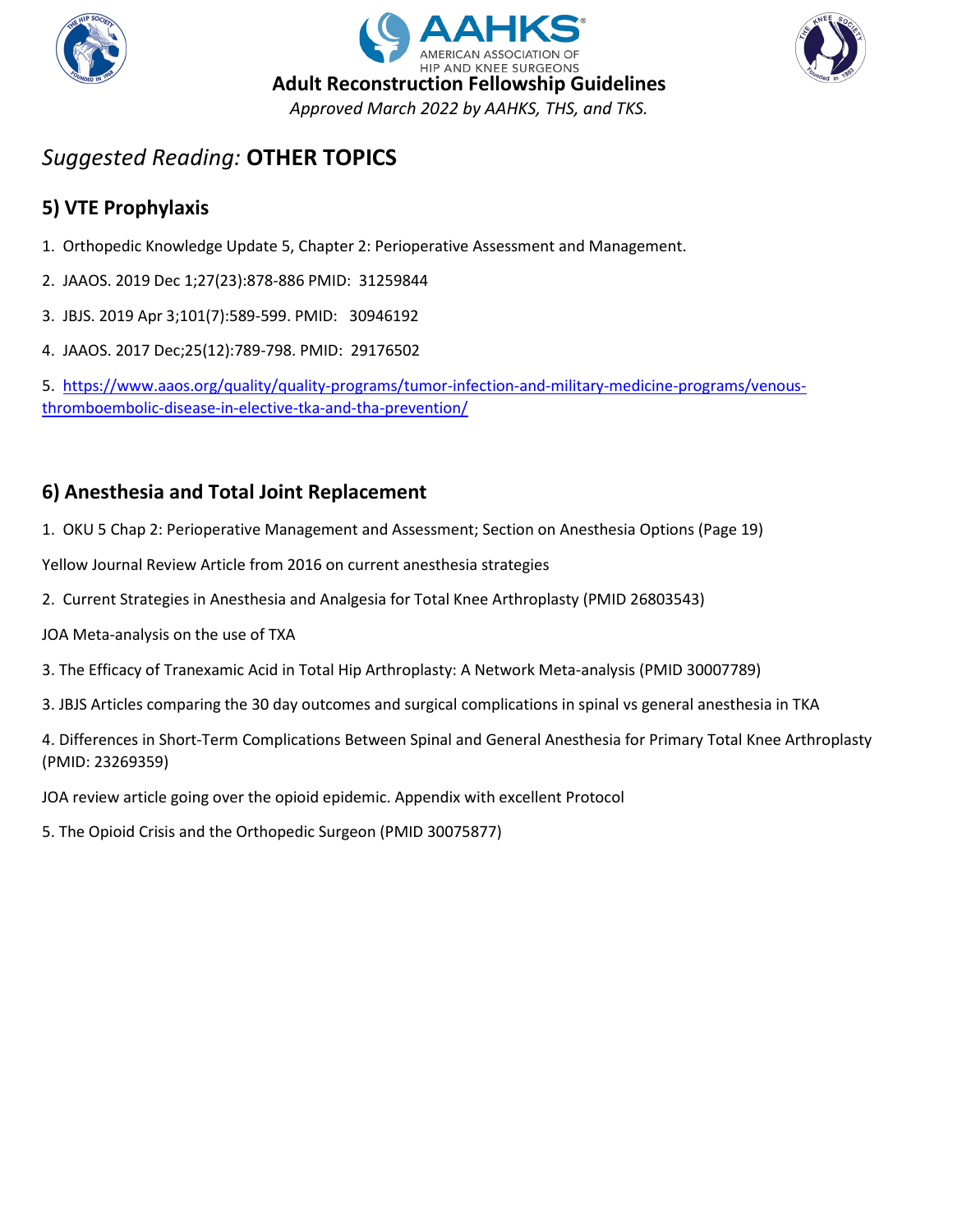





### **7) Blood Conservation**

1. Hooper, J., & Schwarzkopf, R. (2017). Additional Tools to Prevent Blood Loss in Total Joint Arthroplasty. Techniques in Orthopaedics, 32(1), 34–40. doi:10.1097/bto.0000000000000207

2. Ramkumar, D. B., Ramkumar, N., Tapp, S. J., & Moschetti, W. E. (2018). Pharmacologic Hemostatic Agents in Total Joint Arthroplasty—A Cost-Effectiveness Analysis. The Journal of Arthroplasty, 33(7), 2092–2099.e9. doi:10.1016/j.arth.2018.02.068

3. Fillingham, Y. A., Ramkumar, D. B., Jevsevar, D. S., Yates, A. J., Shores, P., Mullen, K., … Della Valle, C. J. (2018). The Safety of Tranexamic Acid in Total Joint Arthroplasty: A Direct Meta-Analysis. The Journal of Arthroplasty. doi:10.1016/j.arth.2018.03.031

4. Boese, C. K., Centeno, L., & Walters, R. W. (2017). Blood Conservation Using Tranexamic Acid Is Not Superior to Epsilon-Aminocaproic Acid After Total Knee Arthroplasty. The Journal of Bone and Joint Surgery, 99(19), 1621–1628. doi:10.2106/jbjs.16.00738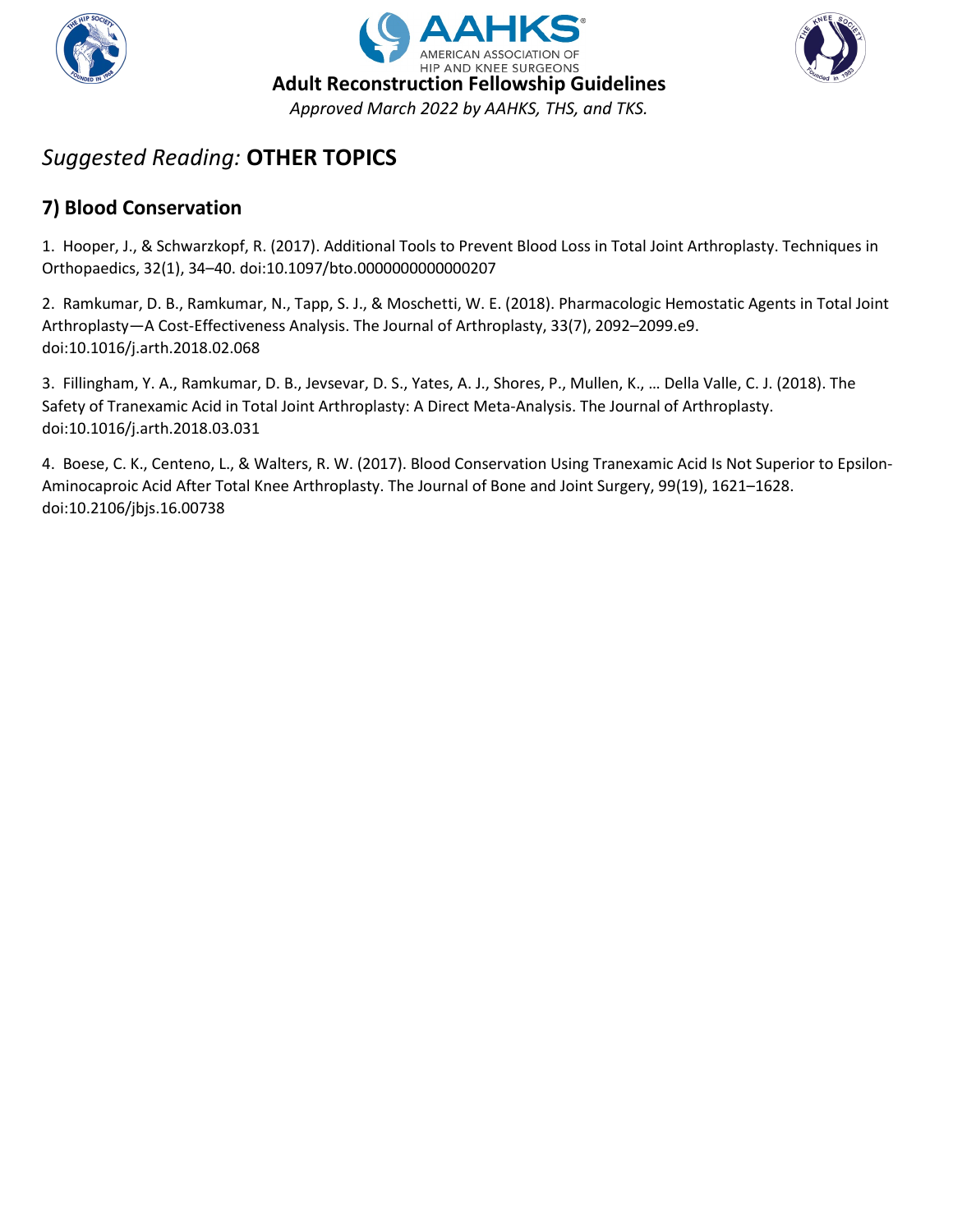





### **8) PT After Joint Replacement**

1. Orthopedic Knowledge Update 5, Chapter 22: Perioperative Pain Management in Knee Arthroplasty. Pages 282-283.

2. Orthopedic Knowledge Update 5, Chapter 33: Rapid Recovery in Total hip arthroplasty. Patient Education and Preoperative Rehabilitation, Pages 438-439. Rehabilitation and Preparation for Discharge, Page 443.

3. Moyer R, Ikert K, Long K, Marsh J. The Value of Preoperative Exercise and Education for Patients Undergoing Total Hip and Knee Arthroplasty: A Systematic Review and Meta-Analysis. JBJS Rev 2017;5:e2. https://doi.org/10.2106/JBJS.RVW.17.00015.

A systematic review of patients undergoing preoperative rehab and education prior to TKA showed significant improvements were observed in function, quadriceps strength, and length of stay. In patients undergoing THA, significant improvements were observed in pain, function, and length of stay. Included studies were inconsistent with regard to the types of outcome measures reported, and the quality of the interventions varied.

4. Fortier LM, Rockov ZA, Chen AF, Rajaee SS. Activity Recommendations After Total Hip and Total Knee Arthroplasty. J Bone Joint Surg Am 2021;103:446–55. https://doi.org/10.2106/JBJS.20.00983.

Current concepts review shows that for TKA patients, supervised telerehabilitation has also been proven to be an effective modality, with studies suggesting equivalent efficacy compared with supervised in-person PT. A formal unsupervised activity program should be recommended to all patients recovering from total knee arthroplasty (TKA) and total hip arthroplasty (THA). Despite traditional postoperative protocols recommending range-of-motion restrictions after THA, it is reasonable to recommend that hip precautions may not be needed routinely following elective primary THA.

5. Bohl DD, Li J, Calkins TE, Darrith B, Edmiston TA, Nam D, et al. Physical Therapy on Postoperative Day Zero Following Total Knee Arthroplasty: A Randomized, Controlled Trial of 394 Patients. J Arthroplasty 2019;34:S173-S177.e1. https://doi.org/10.1016/j.arth.2019.02.010.

This randomized trial did not demonstrate clinically meaningful differences in hospital LOS or patient satisfaction when PT is initiated on the day of surgery vs on the morning after surgery.

6. Austin MS, Urbani BT, Fleischman AN, Fernando ND, Purtill JJ, Hozack WJ, et al. Formal Physical Therapy After Total Hip Arthroplasty Is Not Required: A Randomized Controlled Trial. J Bone Joint Surg Am 2017;99:648–55. https://doi.org/10.2106/JBJS.16.00674.

This randomized trial suggests that unsupervised home exercise is both safe and efficacious for a majority of patients undergoing total hip arthroplasty, and formal physical therapy may not be required.

7. Videos:

- Knee PT, Adolph Lombari, MD <https://www.vumedi.com/video/physical-therapy/>
- PT necessary after hip and knee arthroplasty, David Markel, MD [https://www.vumedi.com/video/is-formal-postoperative-physical-therapy-mandatory-following-hip-and-knee](https://www.vumedi.com/video/is-formal-postoperative-physical-therapy-mandatory-following-hip-and-knee-arthroplasty/)[arthroplasty/](https://www.vumedi.com/video/is-formal-postoperative-physical-therapy-mandatory-following-hip-and-knee-arthroplasty/)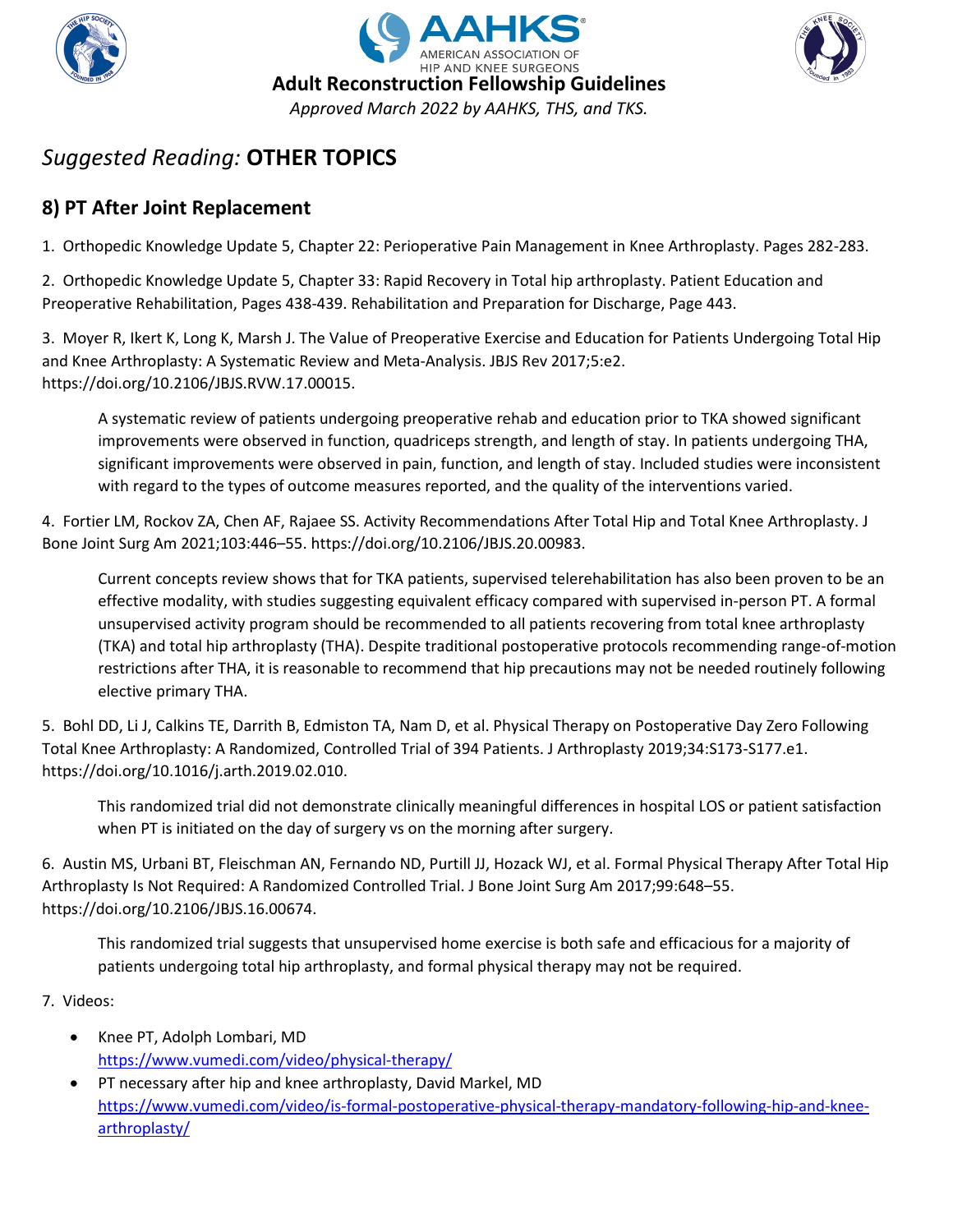





### **9) Incision Management**

- 1. Orthopedic Knowledge Update 5, Chapter 15: *Infection*
- 2. Orthopedic Knowledge Update 5, Chapter 18: *Anatomy and Surgical Approaches to Knee Arthroplasty*
- 3. Advanced Reconstruction Hip 2, Chapter 3: *The Modern Posterior Approach*

4. Kim JH, Kim HJ, Lee DH. Comparison of the Efficacy Between Closed Incisional Negative-Pressure Wound Therapy and Conventional Wound Management After Total Hip and Knee Arthroplasties: A Systematic Review and Meta-Analysis. J Arthroplasty. 2019 Nov;34(11):2804-2814. doi: 10.1016/j.arth.2019.06.020. Epub 2019 Jun 19. PMID: 31288945.

This study evaluated the effect of closed incisional negative-pressure wound therapy (ciNPWT) on wound complications, skin blisters, surgical site infections (SSIs), reoperations, and length of hospitalization (LOH). Although skin blisters were more likely to develop in ciNPWT, the risks of wound complication, SSI, reoperation, and longer LOH decreased in ciNPWT compared with those in conventional dressings.

5. Siqueira MB, Ramanathan D, Klika AK, Higuera CA, Barsoum WK. Role of negative pressure wound therapy in total hip and knee arthroplasty. World J Orthop. 2016 Jan 18;7(1):30-7. doi: 10.5312/wjo.v7.i1.30. PMID: 26807353; PMCID: PMC4716568.

Due to the devastating consequences of infection in the setting of joint arthroplasty, there has been some interest in the use of NPWT following total hip arthroplasty and total knee arthroplasty. The prophylactic use of NPWT after arthroplasty in patients that are at high risk for postoperative wound drainage appears to have the strongest clinical evidence. Several clinical trials including single-use NPWT devices for this purpose are currently in progress and this may soon be incorporated in clinical guidelines as a mean to prevent periprosthetic joint infections.

6. Jahng KH, Bas MA, Rodriguez JA, Cooper HJ. Risk Factors for Wound Complications After Direct Anterior Approach Hip Arthroplasty. J Arthroplasty. 2016 Nov;31(11):2583-2587. doi: 10.1016/j.arth.2016.04.030. Epub 2016 May 6.

PMID: 27267230. Retrospective case-control study of 651 consecutive DAA hip arthroplasty surgeries performed by 2 surgeons over a 3-year period. Outcome measures included any postoperative wound problem (including prolonged drainage, wound dehiscence, wound necrosis, suture granuloma, and superficial infection) requiring additional intervention or reoperation. They concluded that obesity and diabetes mellitus are significantly associated with postoperative wound-healing complications and the need for reoperation for these wound complications after DAA hip arthroplasty.

#### 7. Videos:

- *Addressing Wound Management in Total Joint Arthroplasty*. Presented by Javad Parvizi, Michael Bolognesi, Bryan Springer and Yale Fillingham. December 21, 2020. <https://www.vumedi.com/video/addressing-wound-management-in-total-joint-arthroplasty/>
- *Optimizing Wound Management and Minimize Infection Risk.* Presented by Alexander Sah. California Orthopedic Association. November 9, 2017. <https://www.vumedi.com/video/working-lunch-mitigating-the-risk-of-infection-following-total-joint-arthroplasty/>
- *Advances in Post Operative Wound Management: Optimizing the Surgical Site.* Presented by Bryan Springer. January 26, 2018. <https://www.vumedi.com/video/advances-in-post-operative-wound-management-optimizing-the-surgical-site/>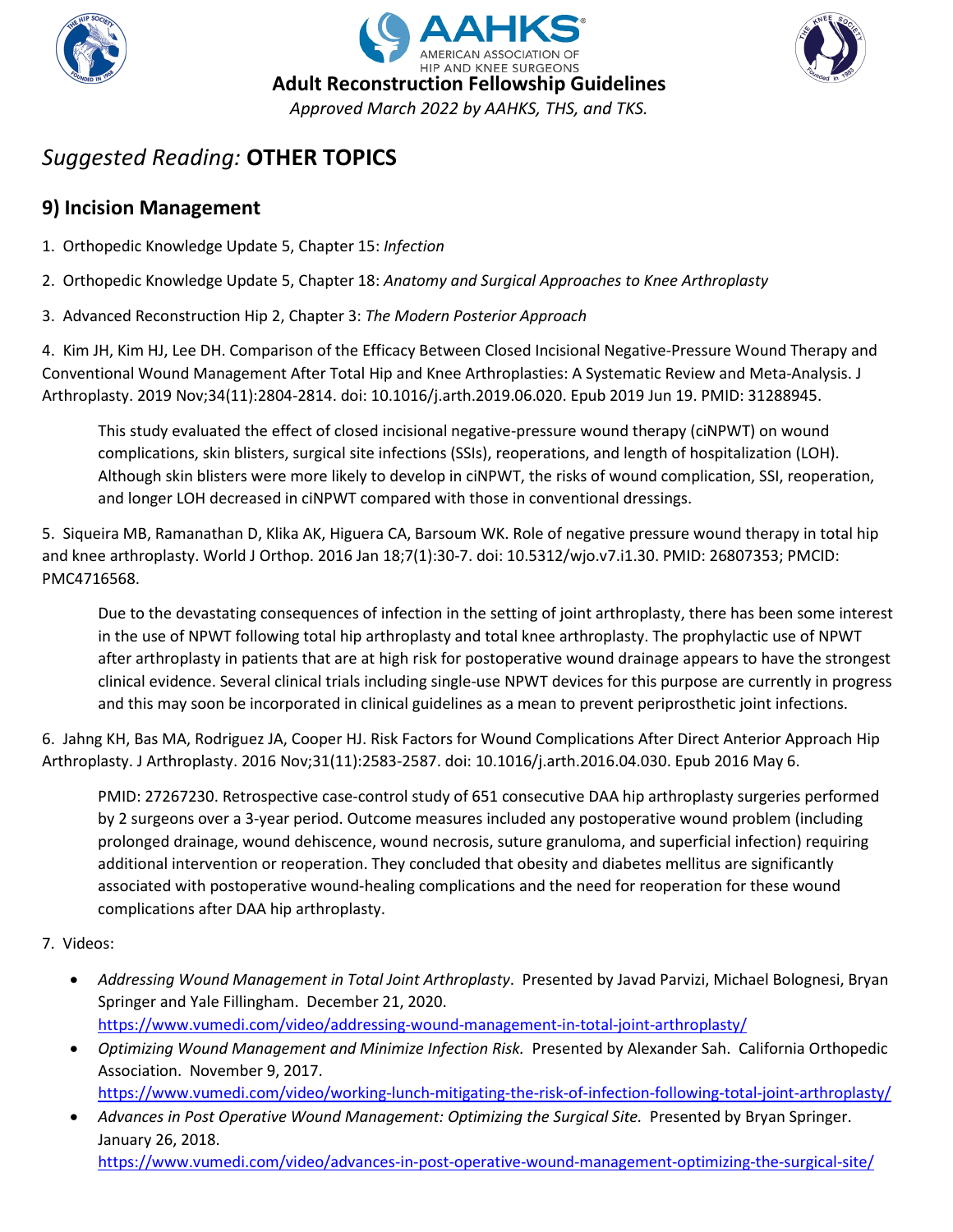





#### **10) Contracts; Medical Malpractice**

- 1. J Bone Joint Surg Am. 2012. PMID: 22552681
- 2. J Bone Joint Surg Am. 2018 Jun 6;100(11):e78. PMID: 29870452
- 3. J Bone Joint Surg Am. 2019 Oct 16;101(20):1806-1811. PMID: 31626004

#### **11) Outpatient Arthroplasty**

- 1. Orthopedic Knowledge Update 5, Chapter 2: Perioperative Assessment and Management
- 2. Orthopedic Knowledge Update 5, Chapter 19: Outpatient Total Knee Arthroplasty
- 3. Orthopedic Knowledge Update 5, Chapter 22: Perioperative Pain Management in Knee Arthroplasty
- 4. JOA. 2020 Jul;35(7):1941-1949 PMID: 32192837
- 5. JOA. 2020 Jul ;S0883-5403(20) 30778-6 PMID: 32778415
- 6. JOA. 2020 Jul 30;S0883-5403(20) 30855-X PMID: 32839058
- 7. JOA. 2020 Sep;35(9):2451-2457. PMID 32423759
- 8. JAAOS. 2020 Aug 18. PMID: 32826663

#### **12) Work Hazards of the Orthopedic Surgeon; Crew Training; Ethics**

- 1. Adult Reconstructive Surgery: A High-Risk Profession for Work-Related Injuries (PMID: 26791046)
- 2. Dedicated Orthopedic Operating Room Unit Improves Operating Room Efficiency (PMID: 23540542)

3. Overlapping Surgery Increases Operating Room Efficiency Without Adversely Affecting Outcomes in Total Hip and Knee Arthroplasty (PMID: 32081499)

4. Ethics of Total Joint Arthroplasty Gainsharing (PMID 28244921)